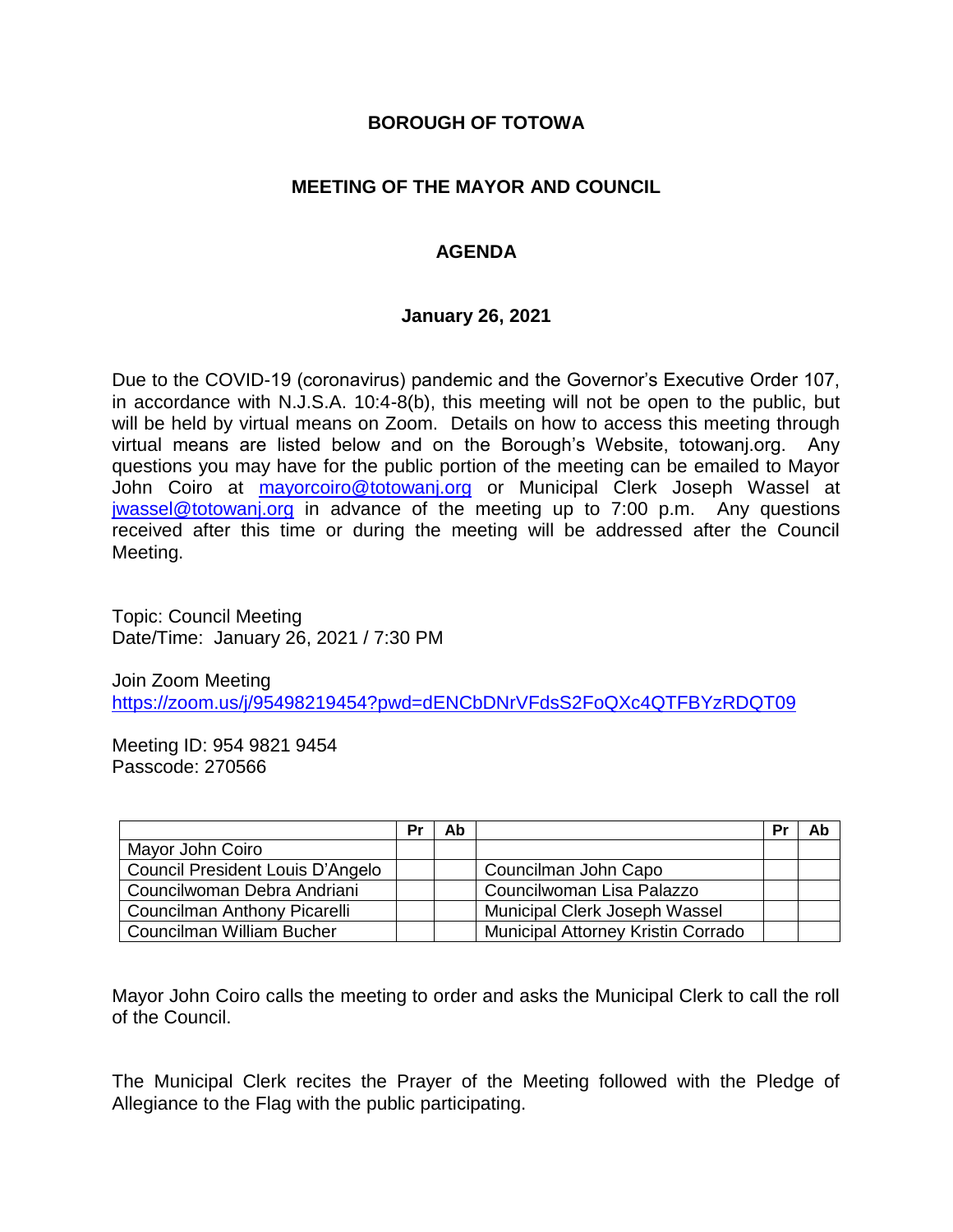The Statement of the Meeting (Open Public Meetings Act) is read by the Municipal Clerk.

Report from Members of the Council, Municipal Clerk and Municipal Attorney.

Mayor Coiro will announce if any citizens emailed any questions pertaining to the public portion of the meeting.

## **CITIZENS HEARD:**

Any questions you may have for the public portion of the meeting can be emailed to Mayor John Coiro at [mayorcoiro@totowanj.org](mailto:mayorcoiro@totowanj.org) or Municipal Clerk Joseph Wassel at [jwassel@totowanj.org](mailto:jwassel@totowanj.org) in advance of the meeting up to 7:00 p.m.

Minutes of the Mayor and Council for the meeting of January 12, 2021.

# **COMMITTEE ON FINANCE: PICARELLI, D'ANGELO, CAPO.**

Resolution No. 2021-03 for the payment of bills.

Resolution Authorizing Cancellation Of Tax Sale Premiums.

Payment of the 1<sup>st</sup> Quarter 2021 Budget Allotment to the Borough of Totowa Public Library in the amount of \$194,321.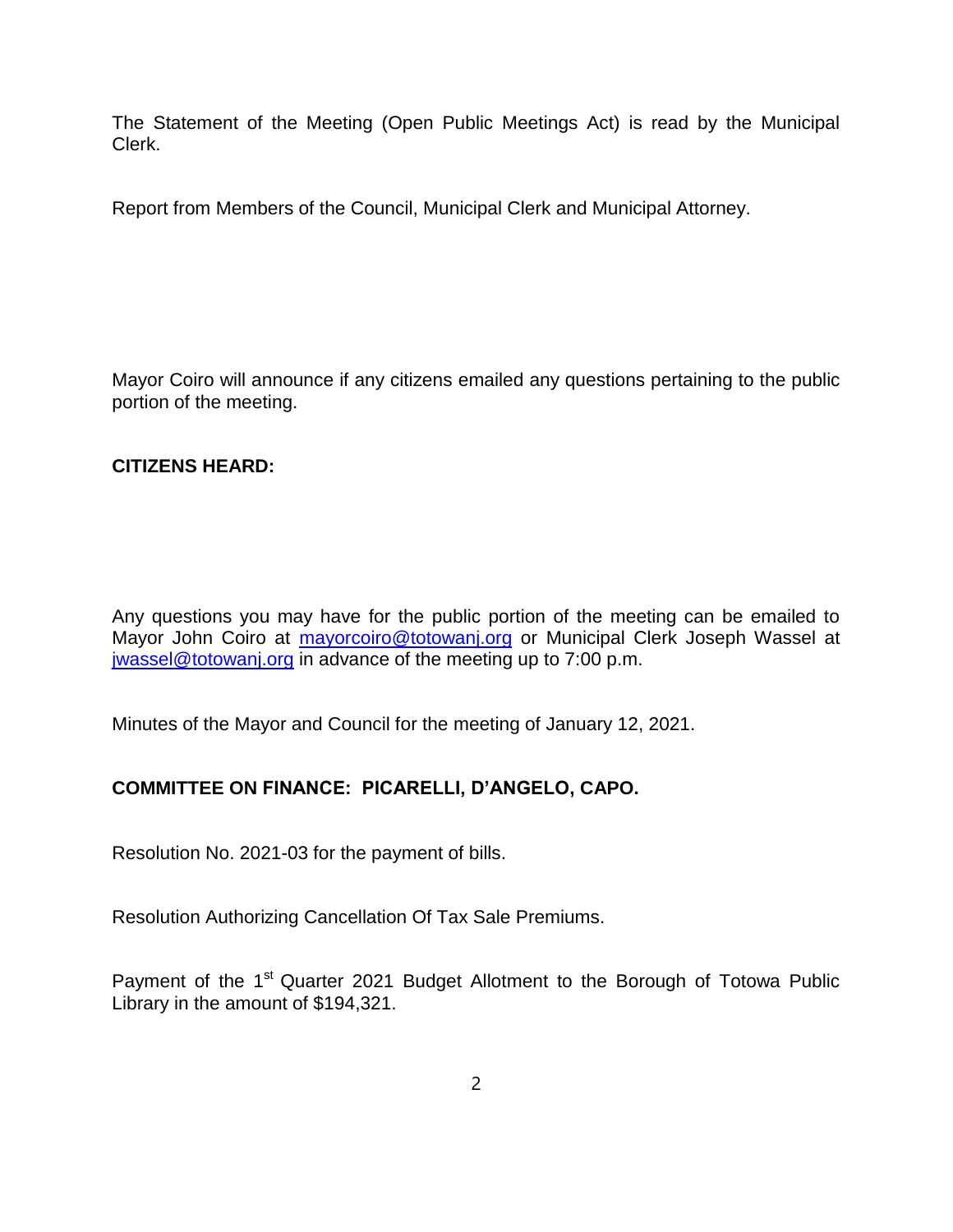Letter from the employees of the Municipal Complex requesting permission to switch the following holidays: Lincoln's Birthday, Friday, February 12<sup>th</sup> for the day after Thanksgiving, Friday, November 26, 2021.

Retirement letter from Plumbing Sub-Code Official Michael Baker effective March 1, 2021.

## **COMMITTEE ON PUBLIC SAFETY: D'ANGELO, CAPO, BUCHER.**

Recommendation of the Committee to appoint a Patrol Officer to the Borough of Totowa Police Department.

Appointment by the Mayor.

Confirm the appointment.

Resolution Authorizing The Purchase And Delivery Of One 2021 Ford Super Duty F-250 Pick Up Truck For The Borough Of Totowa Office Of Emergency Management Due To The Covid-19 Pandemic.

#### **COMMITTEE ON PUBLIC WORKS: BUCHER, PALAZZO, PICARELLI.**

Resolution Authorizing Emergency Repairs At The Shepherds Lane Pump Station.

Letter from DPW Superintendent Jim Niland requesting permission to switch the following holidays: Lincoln's Birthday, Friday, February  $12<sup>th</sup>$  for the day after Thanksgiving, Friday, November 26<sup>th</sup> and Washington's Birthday, Monday, February 15<sup>th</sup> for Friday, July 2, 2021.